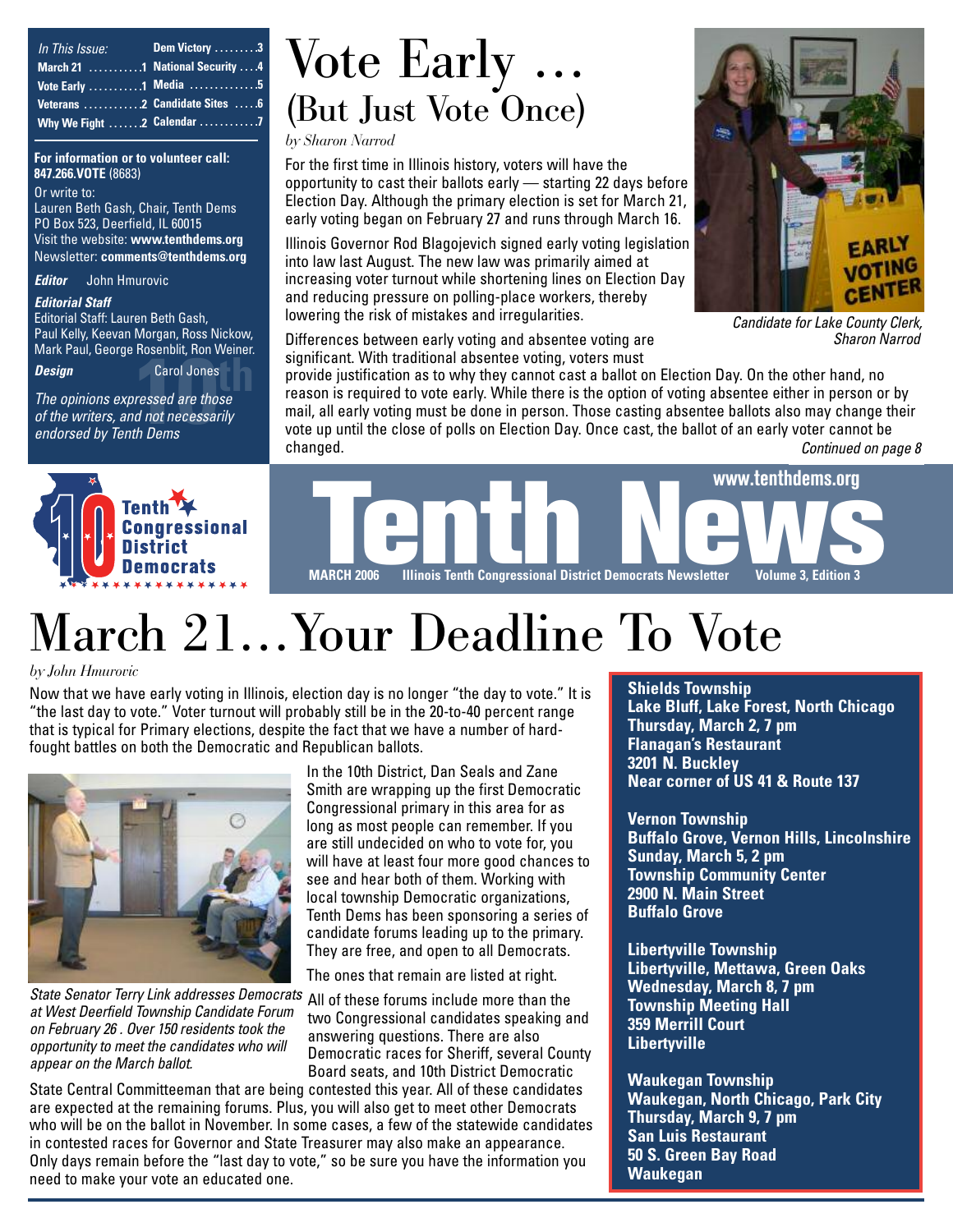## Kirk Shows a Consistent Disregard for Veterans

*by George Rosenblit*

I recently attended a presentation by Congressman Mark Kirk at the North Shore Senior Center, in which he described his efforts to consolidate the Great Lakes Naval Station hospital and the VA medical center facilities under one roof, including state-of-the-art equipment. In view of this, I do not understand why he has consistently opposed providing federal support for veterans' health and welfare. Bricks and mortar are OK, but real people are not OK? Veterans deserve that support because they have earned it in the service of our country!

I enlisted in the Navy in WWII, and I have an understanding of the needs of my comrades, then and now. Kirk should know about and care about the current needs of veterans better than l, since he is an active commander in the Naval Reserve.

Why am I not surprised at Mr. Kirk's disregard for veterans' welfare? He's done it before.

He helped write a budget enforcement bill as part of Tom DeLay's group to put a cap on benefits for federal annuitants and veterans. He also voted against exempting National Guard and Reserve personnel from new bankruptcy laws when debt is attributable to loss of wages while serving (S 256).

Other members of the House have proposed amendments to various House Bills on behalf of veterans (HR 1268 for veterans' health care and job training, HR 1815 for covering National Guard Reserves with the Tricare military healthcare system, the same as for those on active duty, and HR 2528 for mental health care and prosthetics). This financial help was to be for National Guard veterans who really need it to cope with the after effects of war. Mark Kirk has voted against this type of help every time. His attitude and actions in this matter are incomprehensible and unacceptable.

It appears that Kirk has his own agenda, and it does not include representing the real needs of the people in his district. He is a "foot soldier" in the Republican House carrying out the order of Dennis Hastert, who appears to take his orders from President Bush. In a recent nationally televised speech on the economy, Bush cautioned Kirk to obey Speaker of the House Dennis Hastert. In his introduction he acknowledged Kirk's presence, and added, "Just do what the speaker tells you to do." We don't need any more proof than that!

Where is the separation of powers guaranteed by our Constitution? Congress is supposed to provide a cherished check and balance on the executive branch of the government (the White House and its departments). How can it do that when the Bush-Cheney team arrogantly exerts control over congressional activities, and the Republican majority party in the House lets them get away with it? This type of collusion must be stopped. We must take back our seat in the House to do our part.

We need a true representative who is totally transparent in his actions, who conducts well-publicized Town Hall Meetings open to the public that can accommodate hundreds of our citizens at least once every month, who listens to our questions and grievances, who explains his voting record, who responds morally when he votes in Congress and who returns to Washington to champion our causes.

We need a caring and compassionate representative who works for us rather than pursuing a personal agenda. We need to replace Kirk with a Democrat who understands our objectives and the needs of all the people in our District!

### **How Do Veterans Groups Rate Kirk?**

Congressman Kirk gets failing marks from the major veterans groups that monitor and rate congressional performance. The percentages below indicate how often the group feels that Mark Kirk voted to help veterans. These are the most recent ratings available from each group.

#### **AMVETS** 50%<br>Vietnam Veterans of America 38% **Vietnam Veterans of America 38% Retired Enlisted Association 33% Disabled American Veterans**

 $\frac{667}{h}$ **Disastrous** Rise of Misplaced Power

-President Eisenhower, describing the military-industrial complex, 1961

*by Lee Goodman*

*Why We Fight*, now playing at just a few area movie theaters, does a far better job of explaining our invasion and occupation of Iraq than any Michael Moore film, any *Nightline* episode, any Bill Moyers' commentary, or anything else I have seen. It succeeds because instead of focusing exclusively on Iraq, it looks broadly at militarism as a fundamental of U.S. policy and at militarization of our economy and government.

This superb documentary, winner of the Grand Jury Prize at the 2005 Sundance Festival, explores developments in the U.S. in the years since President Eisenhower's famous cautionary farewell message about the military-industrial complex. It weaves archival footage and contemporary interviews into a convincing argument that Iraq is just the latest arena in which our military is exercising its prerogative to dominate the world through force. The depressing implication is that we



can expect many more Iraq-style actions in the future, because the mechanism that led to our invasion of Iraq has developed such overwhelming influence in Washington, D.C.

The film is persuasive because it is so tightly focused. No mention is made of torturing prisoners, depleted uranium, or myriad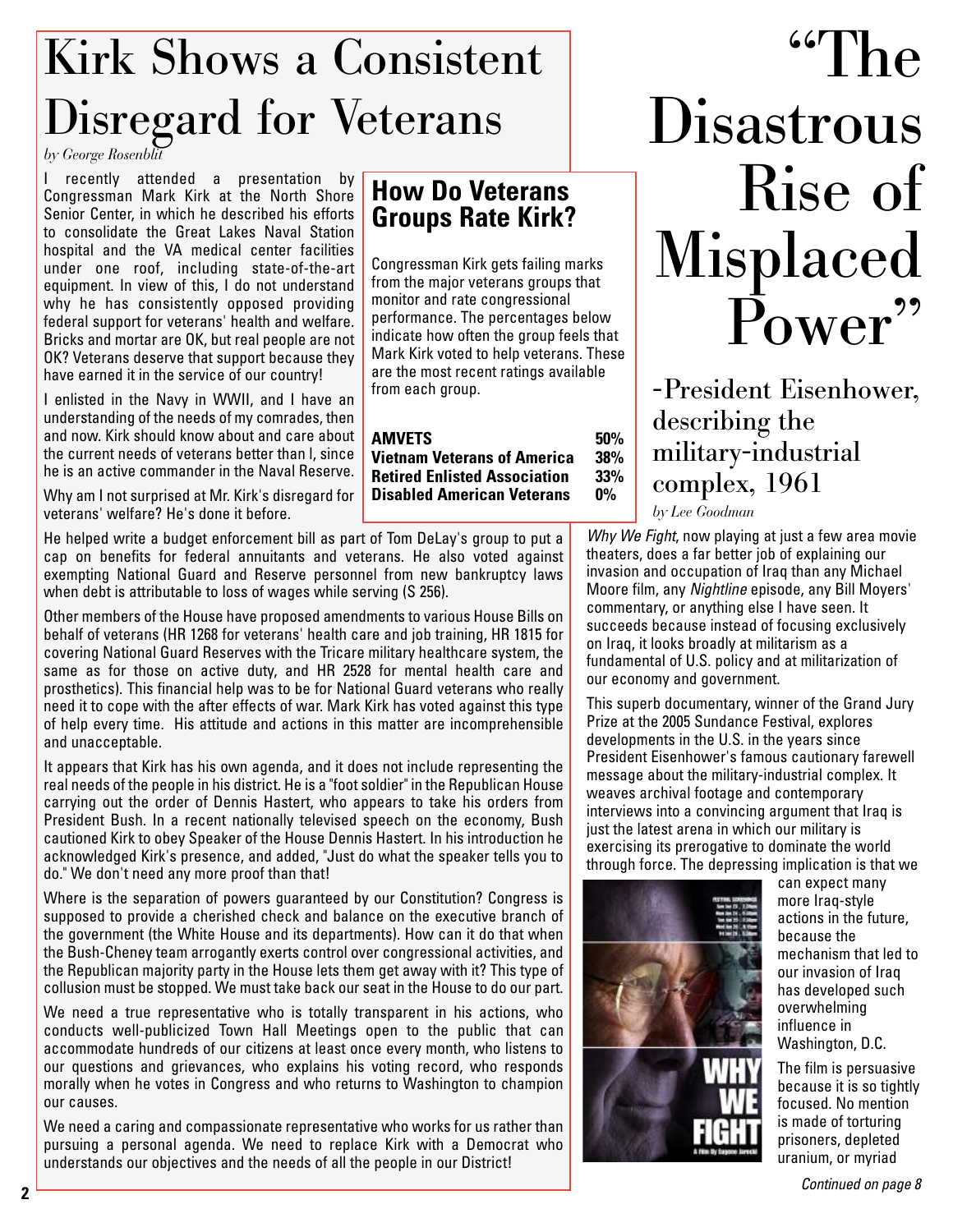# *Why Not Victory?* —And How To Get There

*by Keevan D. Morgan*

In 1962, Republican Senator and then future Republican Presidential nominee Barry Goldwater wrote the book, Why Not Victory? That tome focused not on domestic politics but on the Cold War, and its author posited that the opposite of victory is defeat. With today's hindsight, I'm not sure I agree with Goldwater's conclusion, but I do know that I am tired of Democratic defeat nationally and even more so here in the 10th Congressional District of Illinois. Located in the Land of Lincoln, and therefore the most authentically Blue state, why do we elect Mark Kirk?

Kirk isn't a terrible fellow. But like all Republicans, Kirk aligns with the American oligarchy made up of giant oil companies, banks, securities firms, and defense contractors. It's not that we should oppose giant companies per se. It takes a huge organization and equipment made by large, cooperating companies to pump the oil out of the ground in Kazakhstan, ship it to Tulsa for refinement and pour it into a car in the form of gasoline, nor is it a simple task to assemble the money and expertise to build an X-35 Joint Strike Fighter. Nevertheless, if absolute power corrupts absolutely, we have to be ever more wary as our big companies wield their power through agents like President Bush and Representative Kirk.

Given that in America there are so many more of the rest of us than of the oligarchs, and that the progressive agenda is so obviously better for America than the narrowing and harrowing "conservative" agenda bent on grinding down the poor, breaking the middle class, and even subjecting the very rich to the rule of the super-rich, it is at first puzzling that the other side is on a strong winning streak. Yet, a more critical analysis would reveal that we Democrats lose because we've embraced losing positions and tactics. It's time that we adopted Goldwater's question as our own. It's no coincidence that our party's most recent big winner was influenced by his wife, Hillary, who is also perhaps our party's next big winner, and who began politics as a "Goldwater Girl."

But let's start in our own district. How can we begin to chase down victory?

#### **1. Deliver the goods to the people without regard to which party is in charge.**

Republicans are wrong in contending that we don't need government for anything, but we sure don't need it for everything. We Democrats can take it upon ourselves to do something for people even before we get elected. This will have two salutary effects: it will help people who need it, and it will develop voter loyalty toward the volunteer Democrats who delivered that help. It's not that hard to accomplish. From Waukegan to Libertyville to

Arlington Heights, Democrats should set up storefronts where people – that is, voters – can go for help with their everyday concerns. We can use these

storefronts to supply job counseling to the unemployed, teach the computer-illiterate basic computer skills, show people how to set up a monthly budget, educate the elderly about rip-off schemes that tend to target them, and even provide "how to" advice to small businesses. Do it.

#### **2. Teach the art of critical political thinking.**

We also should sponsor real debates on the issues of the day between community members and without involving spinning politicians. Teaching people to think will help our side, because we have the better side of the argument. Frequently Democrats present politics the way math teachers present algebra – theoretically. As with math, the subject of societal change needs theorists at the top of the idea chain, while community debates will help the rest of us to understand how to apply the theories. Together with the storefront offerings, these discussions will demonstrate that Democrats are of, not above, the people.

#### **3. Expand the reach beyond preaching to the choir.**

Why do we send this newsletter mainly to each other? So that we can get "news of the club?" Some of our more wealthy members could be funding the newsletter mailing to all Tenth District households. If we want a separate members-only newsletter for elections, fine. But it's more important to enlighten our neighbors about how the progressive agenda developed, why it will benefit them, and in which tangible ways the Tenth Dems serve everyone in the District.

#### **4. Stop telling Americans how stupid they are.**

I seem to remember that during the 1992 campaign some Democrat asked the elder President Bush, "How can you expect to win as President of the American people when you run against the American people?" There was a lot of wisdom contained in that thought, but Democrats did not hang onto it. Today, it is the Democrats who are perceived to disdain everyday Americans, and with some reason. We need to stop complaining that Americans prove they are dumb by supporting Republicans and instead give them reasons to support us.

A currently popular business axiom says that if you keep doing what you've been doing, you'll keep getting what you've been getting. If we Democrats do not want to keep getting defeated on Election Day, we've got to make changes. Let's go for victory this

**emocratic Victory**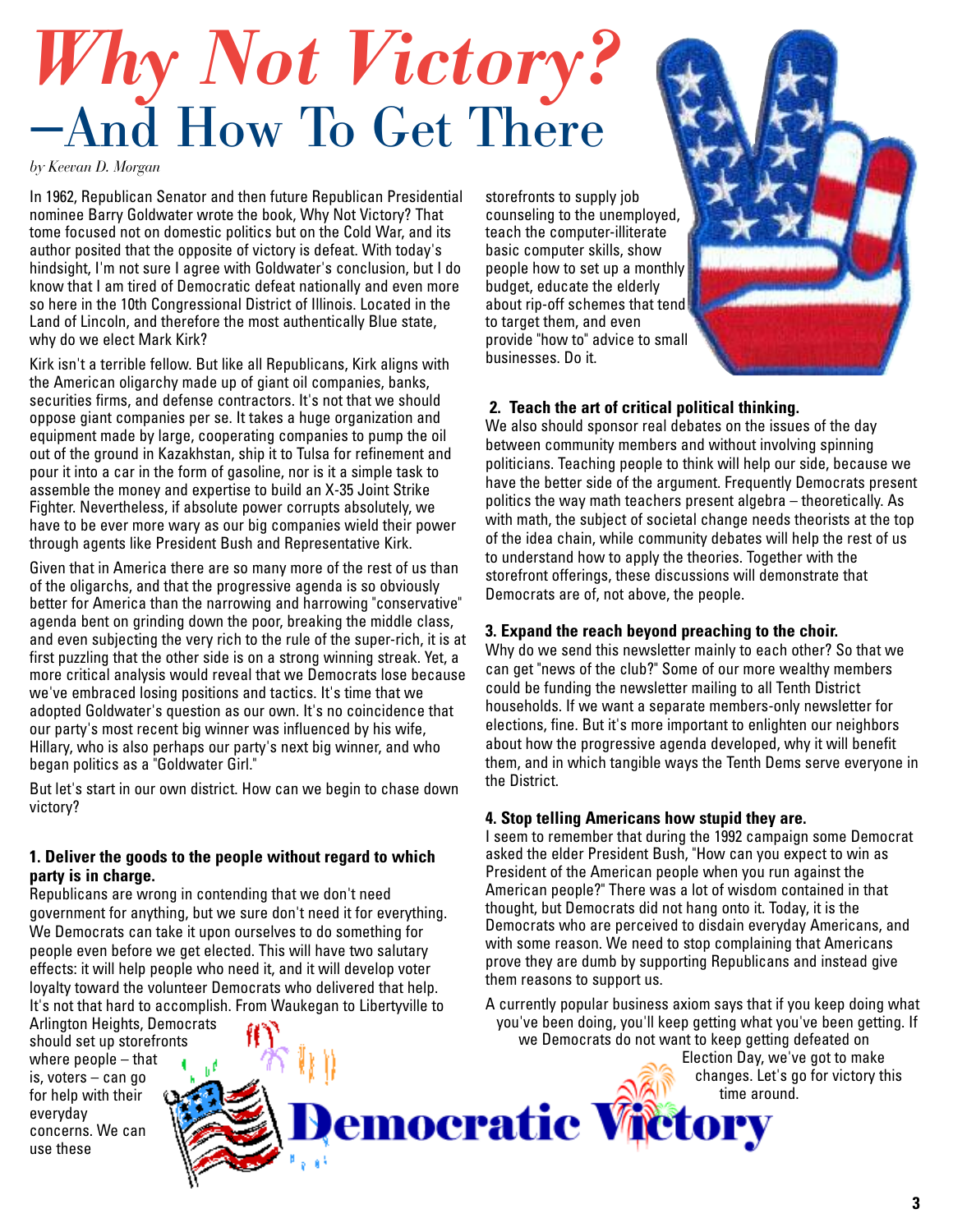# *How To Beat Rove's Playbook or The Clear Message on National Security:*  emocrats Will Do Better!

*by Mark Paul*

It's time to update the Clinton campaign's war room slogan to, "It's national security, stupid." We cannot hope to retake the national government unless voters are assured we are just as tough – and more effective – at protecting Americans and fighting violent Islamic fundamentalism.

Otherwise, we are following Karl Rove's playbook for losers. He is so confident we'll fall into his national security trap he even laid out the strategy in front of TV cameras.

There's a good chance that one of the key battles in establishing Democrats' credibility on national security will be fought in the 10th Congressional District. Mark Kirk, after all, occasionally dons the uniform of a commander in the Naval Reserve when he serves in some vague intelligence capacity, while neither of our candidates has served in the military. Make no mistake, the Swift Boaters are coming.

Back in a time when Democrats were ascendant – there are a dwindling few of us still alive who remember the days when we controlled the White House, both houses of Congress, the courts, and the regulatory agencies – John Kennedy raised serious questions about national security against Richard Nixon, the man who used the "Red Menace" to rise in only six years from an obscure House seat to eight years as Vice President alongside the liberator of Europe.

At that time, the ACLU was recognized as the place for marginal political actors to go when they needed the courts to protect their rights. Let's be clear: The ACLU is an absolutely indispensable institution. This Jew wrote a check to the ACLU when it represented some neo-Nazi lowlifes who wanted a parade permit in Skokie.

Legal arguments, however, tend to be lengthy and technical, crafted in precisely analytic language, and often relying on intricate interpretations of complex statutes. Political arguments are pithy and metaphorical and don't require any more knowledge of the law than the average voter can recall from a high school civics class from 30 years ago.

When we talk to voters as if they are legal scholars, it's no wonder that Republicans outscore Democrats in polls measuring which party speaks more directly to voters' concerns, and partially explains why Republicans get away with tax cuts that benefit the wealthiest 5-percent.



*Despite their efforts of George Bush and Mark Kirk to paint themselves as warriors in defense of America, "The bumbling irresponsibility on national security of this administration and Congress is breathtaking."*

The New York Times every day has a number of ads for conspicuous consumption items, such as Cartier jewelry and designer clothes – and the ACLU's full-page ads (at \$154,000 apiece) calling for the president's impeachment over the NSA surveillance program were pure status symbols. If the ads were a demonstration of fund-raising power, they were written in the language of powerless protest. That rhetorical style was effective in the hands of the deeply eloquent Martin Luther King, who had little choice anyway because his movement's key point was disenfranchisement. But when it comes from the ACLU's well-trained lawyers, it makes liberals sound like toy poodles yapping at a rottweiler from behind the safety of a chain link fence.

And the ads made it clear that the ACLU has no political sense whatever. Who can seriously imagine an impeachment trial when the president's party holds majorities in both houses of Congress? How could a Senate that confirmed Roberts and Alito convict Bush and Cheney?

*Continued on page 8*

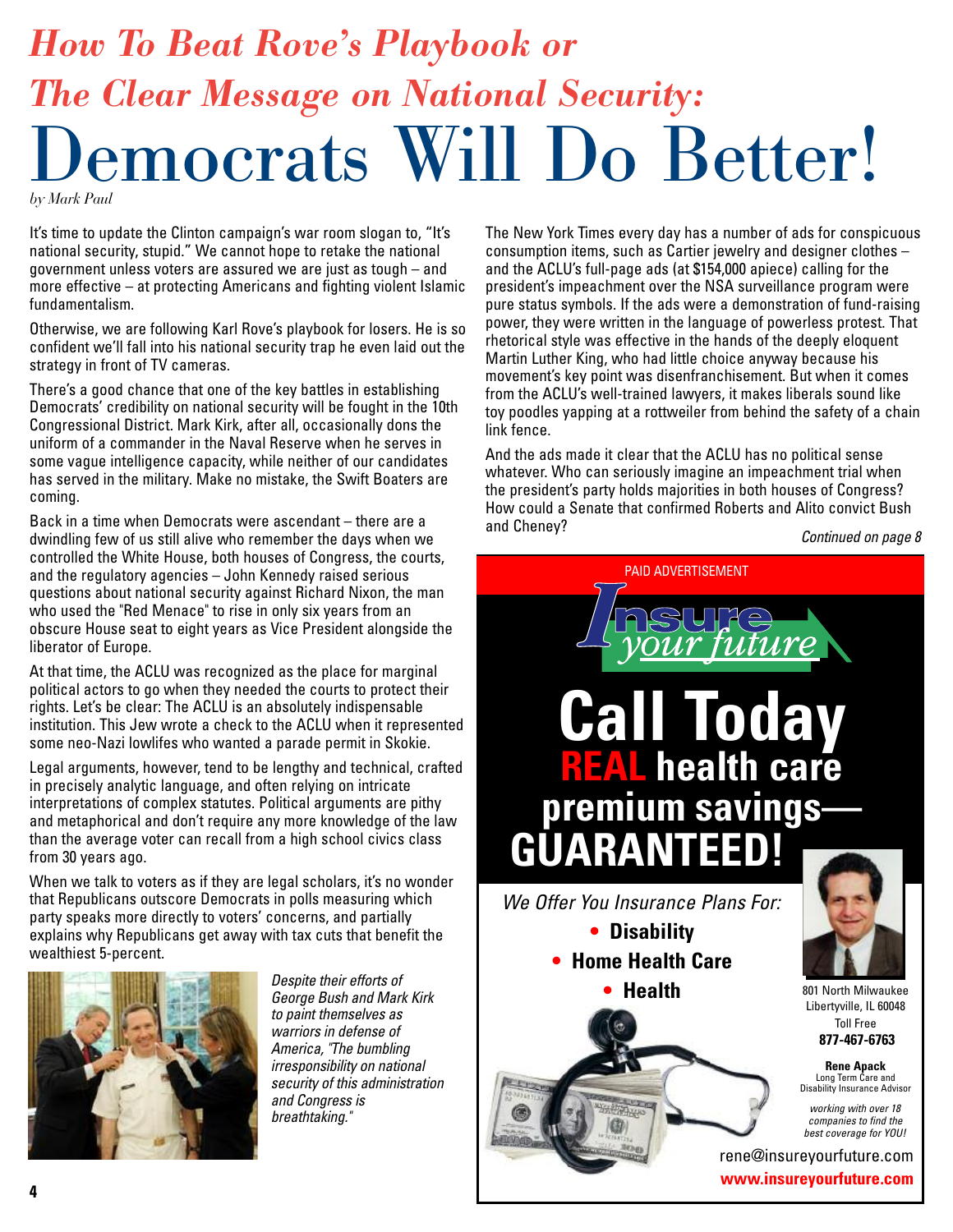# Media Machinations There's Nothing Left

Here on the left side of the political fence we continue to wander in wonderment whenever we hear about the "liberal media."

To us, it's all the more mystifying because, however hard we look, we haven't seen too many examples of this shadowy chimera the Republican-controlled media has invented. Aside from a few hopestirring Op-Ed pieces in the NY Times or the Washington Post, both once bastions of courageous objectivity but for too long now mere flaccid examples of compliant and corporate journalism, there is, as we are all too aware, no liberal press.

But wait a minute  $-$  is America finally waking up? Are the compounded disasters of Iraq, Katrina, and scandal brought about by governmental megalomania finally getting space on the first few pages of our newspapers? Is this finally getting through to a hitherto complacent public previously more interested in workingout, hanging-out, eating-out, drinking-out and making-out, than in paying attention to the outrageous actions of our scurrilous present government?

Well, lately there does indeed seem to be, beading up from the bottom of a slowly but steadily-heating pot of journalistic tepidity, a wisp or two of the tiny bubbles that presage a long-awaited full boil, bringing a hopeful quickening to the Progressive blood that has been flowing through me for the past 30 years or so and which had its beginnings with a transfusion first pumped in there by a man who is arguably the most innovative and popular media personality of the past quarter-century.

Phil Donahue came to Chicago in 1974. WGN-TV (and later, WBBM-TV) was to provide studio, crew and, incidentally, a new director from its existing staff – which happened to be me.

Phil and the producing staff he built thrived on presenting controversial and informative material. Yes, we did the happeningnow-in-your-life stuff about fashion, cooking, celebrities, medical advances and sex aids, but our programs always had a style more journalistic than chatty; no election or international development or social controversy could arise in our society without our quickly presenting an investigation-oriented, fact-seeking interview featuring a Dole or a Carter, an airline or a drug company president, a DeBakey or a Watson, a Steinem or an Abzug, a Klan Dragon or an American Nazi (or both of them together).

We led the industry in the promotion of racial, religious and sexual tolerance, with the ERA and gay rights our special areas of interest. We led the industry in controversy; we led the industry in the promotion of freedom of speech.

And we never had any editor, station manager, programmer, or corporate officer tell us what we could or could not do.

As a nationally syndicated program, the three networks had no power to disapprove of our shows; we were, however, subject to the decisions made at the individual stations that carried us, but rarely was any program rejected, and then only by a station where an executive was strongly opposed to airing it due to matters of personal taste. Ratings made money for their stations, and we had ratings aplenty.



*Phil Donahue (l) and Ron Weiner in the 1970's when they "thrived on presenting controversial and informative material."*

And, while some shows originated by networks were aired or withheld subject to executive approval, corporate editing or banning of programs, as far as I was aware at that time, simply did not occur on any national level for a half-century.

But when the FCC rules restricting the number of broadcast outlets owned by a particular corporate entity were relaxed starting in the 80s, networks and media groups expanded; nonbroadcast-based corporations bought control of television stations and groups, bought, sold, traded, and merged with or otherwise devoured each other — and the media conglomerates were born, with unfettered corporate growth and the "bottom-line" becoming the be all and end all of station journalistic policy:

General Electric, appliance maker and military contractor, bought NBC and then merged it with Universal; Disney took over ABC; Sumner Redstone's Viacom grabbed CBS (once the proud home of Murrow and Cronkite); Time, Inc. and Warner Brothers hyphenated; Ted Turner developed the super-station and CNN; the Tribune Company, owner of a half-dozen big-city newspapers expanded its television properties to over 30; and newspaper mogul Rupert Murdoch took control of 20th Century Fox, acquired over three dozen stations, big and small, and bound them into Fox Television.

With all of that one can easily recognize why those media powerhouses would want to aid and abet a neo- and ultraconservative Republican administration. With all of that, the "liberal press" that Republicans still pretend to fear has simply ceased to exist.

As for my friend Phil Donahue, he retired from the talk-show biz in 1996, but came back at the urging of MSNBC in 2002. The story of why that didn't last —despite being their top-rated program —is a perfect example of what happend to the so the so-called "liberal media."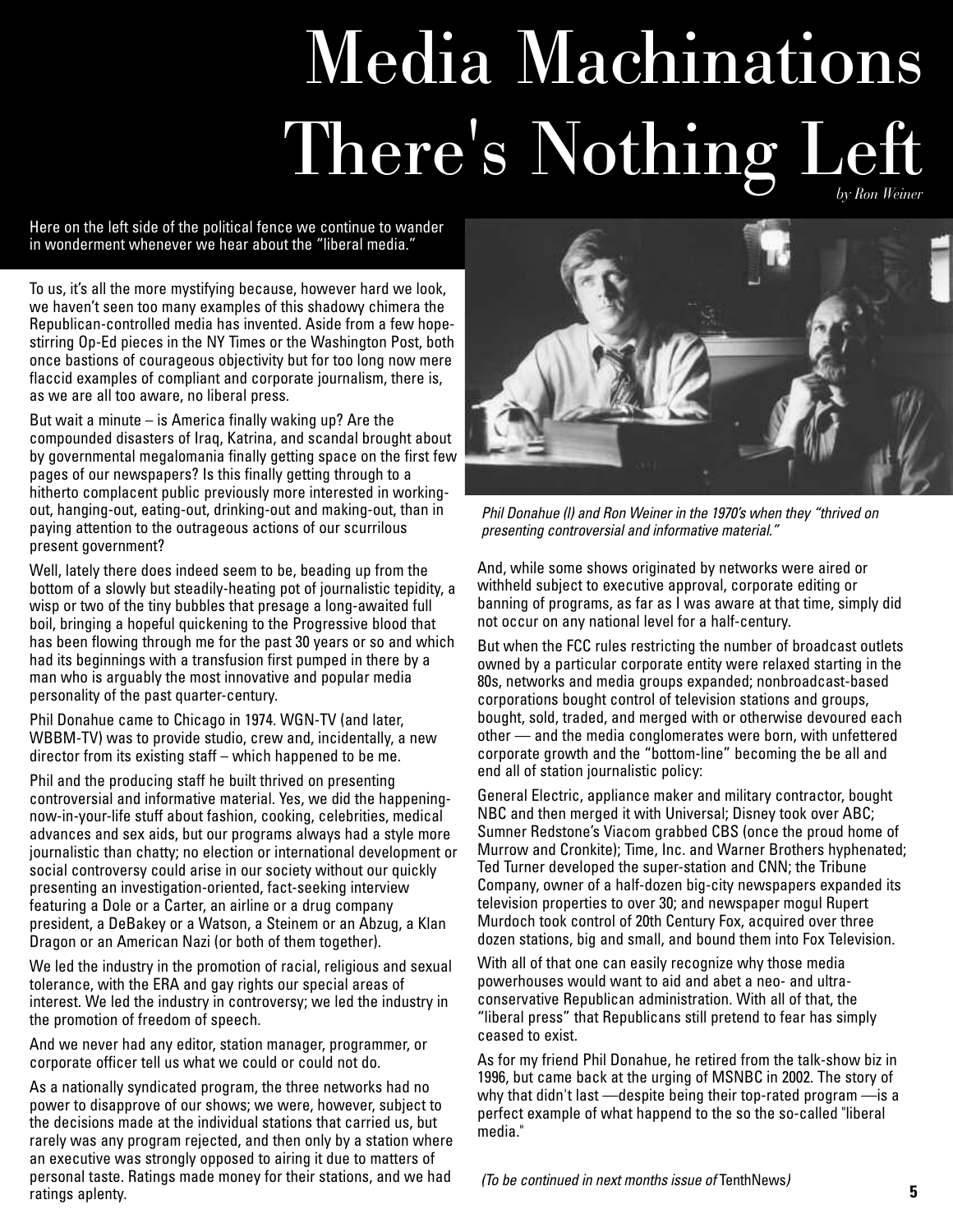# Your Guide To Candidate Information On The Web

Still undecided on who to vote for on March 21? To be a responsible citizen, you need to vote. But to be a good voter and to make an intelligent and informed decision, you need information. Thanks to the Internet, finding that information is easier than ever. Here are the websites of candidates on this year's Democratic Primary ballot. All of those listed are running in contested races within the boundaries of the 10th Congressional district. If no web address follows their name, that's because they don't have a website. There are also a number of candidates with no opposition in the Primary. For a complete list with links to over 30 Democratic candidate websites, go to the links page on www.tenthdems.org.

*Extra credit: name all the candidates pictured below in the correct order and win a T-shirt\* (not all candidates are pictured)*



#### **U.S. Congress District 10**

Dan Seals – www.dansealsforcongress.com Zane Smith – www.zanesmithforcongress.com

#### **Governor**

Rod Blagojevich www.rodforillinois.com Edwin Eisendrath http://eisendrath2006.com

#### **State Treasurer**

Alexander Giannoulias www.alexiforillinois.com Paul Mangieri – www.mangieri.com

#### **State Senate District 33**

Dan Kotowski www.kotowski4senate.com Jim Morici - www.jimmorici.com

#### **State Representative District 53**

Michael MacDonald www.mikefor53rd.com Rob Sherman www.robsherman.com

#### **Cook County Board President**

Forrest Claypool www.forrestclaypool.com John Stroger

#### **Cook County Sheriff**

Sylvester Baker www.bakerforsheriff.com Tom Dart www.dartforsheriff.com Richard Remus – http://richardremusforsheriff.com

#### **Water Reclamation District Commissioner (elect 3)**

James C. Harris – www.friendsfor.Jim.com Terrence O'Brien www.terrencejobrienmwrd.com Barrett Pedersen www.cleanwater4all.com Lewis W. Powell - www.l-e-w.com Debra Shore www.debrashore.org Boguslaw Stefanski – www.electbogie.com Frank Avila Patricia Horton Dean Maragos

#### **Lake County Sheriff**

Mark Curran www.curranforsheriff.com Larry Oliver www.oliver4sheriff.com

#### PAID ADVERTISEMENT

### **Del Parra Your Neighborhood Farmers Agent.**



### **Call for an appointment to discuss: Auto • Home • Life • Business 847.338.0190 dparra1@farmersagent.com**

### FARM **Gets you back where you belong.®**

**Lake County Board District 2** Diane Hewitt Brandon Rohrdanz

**Lake County Board District 8** Bill Durkin Robert Sabonjian

**Lake County Board District 12** Angelo Kyle Michael Rodriguez

**Lake County Board District 22** Arnie Silberman Carol Spielman www.carolspielmanforboard.com

**10th District Democratic State Central Committeeman** Bill Crowley Alan Prochaska

**Elk Grove Township Democratic Committeeman** Joan Brennan Kent Kirkwood

*\*Submit your answers and contact info to Newsletter@tenthdems.org and we will draw the winning name from correct responses.*







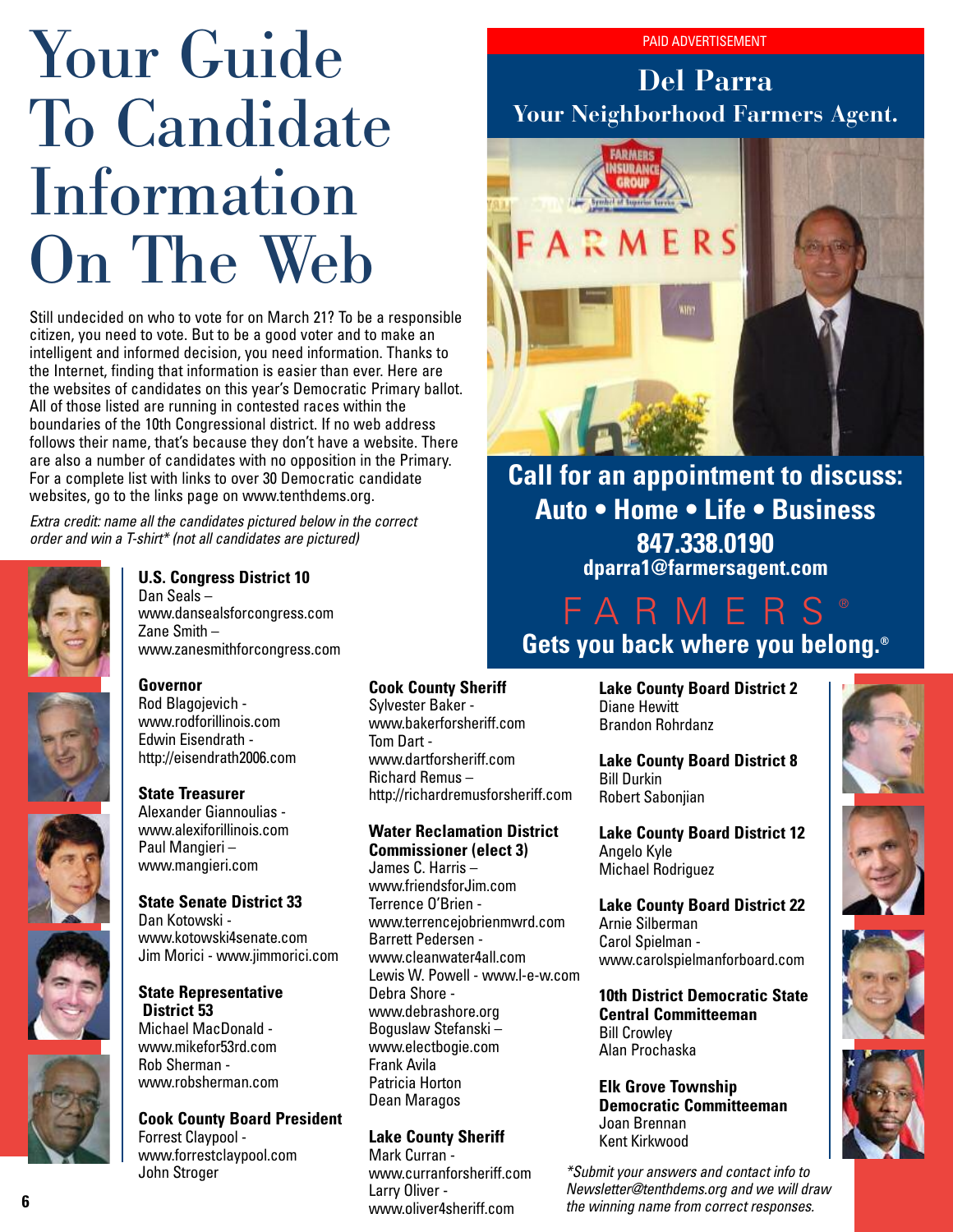# **Things To Do, Places To Be!**

Go to the "Events" link at **www.tenthdems.org** for more details on these events (possible cost, RSVP, etc.) and information on other events.

The political calendar is filling up as the March 21 primary nears. Be certain to check www.tenthdems.org for any additions or changes to this list of events.

**Pharmacist Refusal in Illinois: The Current Debate** 

Thursday March 2, 8:00 am Gardner Carton & Douglas LLP 191 North Wacker Drive Chicago

**Liberal Judaism: Reclaiming America from the Religious Right** 

Thursday March 2, 6:00 pm Northwestern University Harris Building 107 Evanston

#### **Shields Township Democratic Candidate Forum**  Thursday March 2, 7:00 pm

Flanagan's Restaurant 3201 N. Buckley Road US 41 & Route 137

#### **Nuclear Proliferation & Iran**

Saturday March 4, 1:30 pm Alice Millar Chapel - Northwestern University Corner of Sheridan & Chicago Evanston

#### **Grassroots Training**

Sunday March 5, 1:00 pm Fremont Public Library 1170 N. Midlothian Mundelein

# Let's Have Coffee

*by Carol Jones*

Imagine if you could have a cup of coffee with the president of the United States! Well, maybe not the current one, but some future president, or a congressman, or another elected official who is actually interested in meeting you and your friends and neighbors. Well, don't laugh, because you can.

The first coffee I ever attended was for Barack Obama. Nobody could pronounce his name at that time, and few had any inkling that he would be delivering the keynote address at the Democratic National Convention another year later. But I had coffee with him and a few interested people. I was pretty sure he was the guy to support after that, and, well, I guess it all worked out. Who knows, I might be telling my grandkids I once had coffee with their president. It could happen.

That's what is so great about our country. We really can have a say, a hand in electing, or a cup of coffee with those wanting to dedicate themselves to our public service. Of course this works both ways. The candidate gets to hear your views and your friends' and neighbors', but he/she also gets to make his/her case and ask for your vote, your help and your support. If he or she dazzles you enough, you just might be working on their campaign.

### Randi Rhodes' Change for Change in New Orleans

*by Mike Daniels*

As a regular listener of Air America Radio and our local affiliate WCPT (Chicago's Progressive Talk), in my opinion, of the many programs and special offers Air America has put together, *Change for Change* is the best.

Randi Rhodes, afternoon drive host, has teamed up with Habitat for Humanity to build homes in New Orleans. She is asking us to save loose change until June, or to just make a donation into the Change for Change fund.



#### **Vernon Township Democratic Candidate Forum**

Sunday March 5, 2:00 pm Township Community Center 2900 N. Main Street Buffalo Grove

**Speaking Out For Women in the Religion-State Debate**  Monday March 6, 9:00 am Westin Hotel Michigan Avenue



*Congressional Candidate Dan Seals at a neighborhood coffee.*

So how hard is this? It's really easy. Contact the candidate you would like to invite and ask if you can schedule a coffee. Of course some candidates are swimming in coffee but if they haven't been in your area, they just might want to stop by. Send out invitations to your email list, advertise on our website (www.tenthdems.org), or send paper invitations out to everyone on your holiday card list. Make some coffee, tea, juice and cookies, and open your door. Just inviting people builds awareness, even if they don't all show up.

It's a great opportunity to meet your neighbors, and to talk about the issues in your own living room. When friends complain about our government, you can ask what they have done to change things. Tell them you had a coffee! You may be overcome with pride at being an important part of the political process in this country. You will be one of those all-important grass roots you hear about, and you will discover that government for the people and by the people is alive and well. All it takes is a coffee.

> Randi noticed that nobody is paying attention to the people in New Orleans anymore. She realized that there are still so many people who need homes. Please save your pocket change, or just make a donation. You can go to www.therandirhodesshow.com/live/changeforchange to learn how to send in your money.

Randi's show can be heard from 2-6 p.m. Central Standard Time on XM Radio channel 167 and streaming on AirAmericaRadio.com, and from 5-9 p.m. Central time on WCPT-AM 850 during daylight and WCKY-AM 1530 after dark.